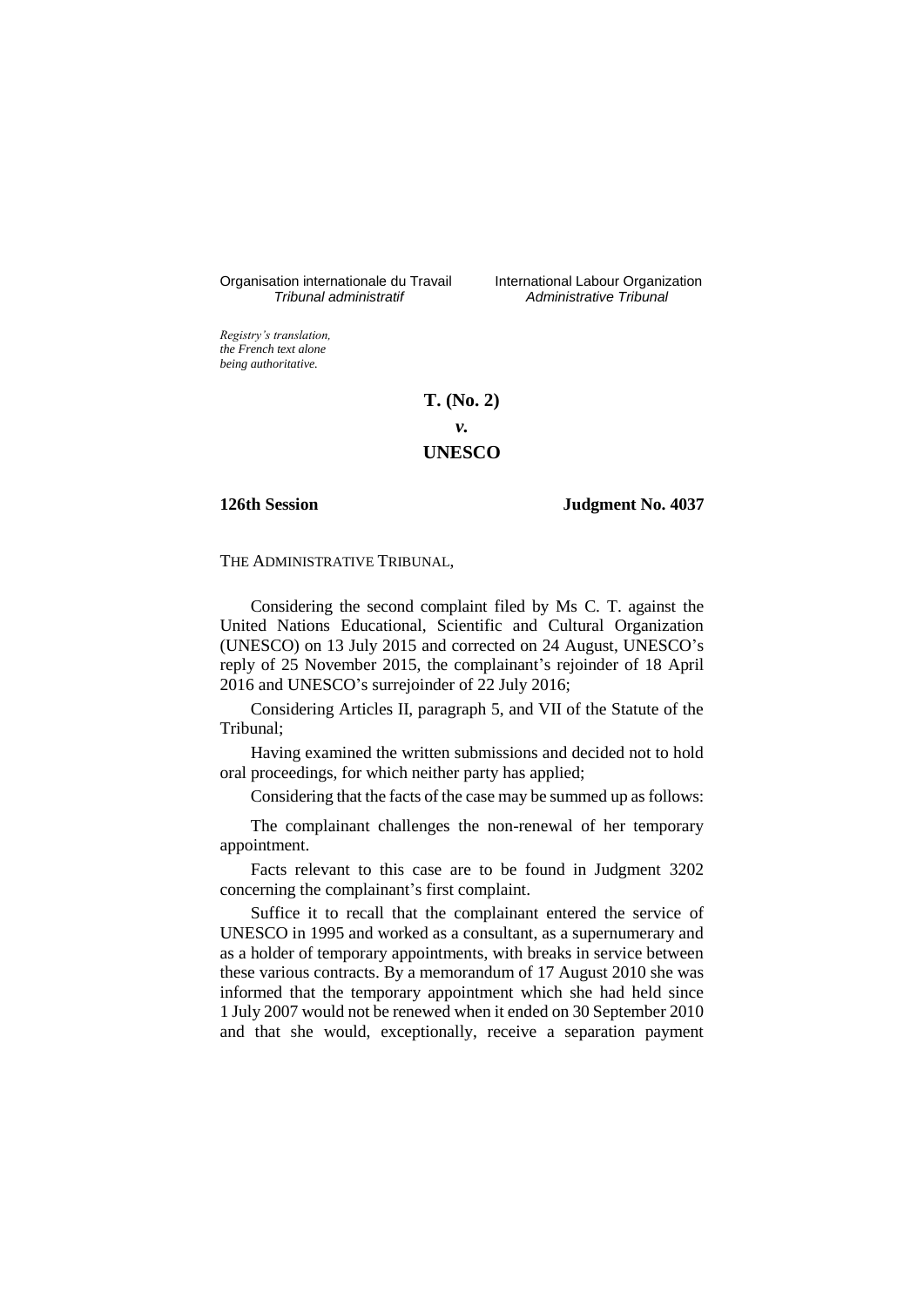equivalent to three months' salary. The complainant signed the memorandum but added the following handwritten note: "subject to the preservation of all my rights acquired during my 16 years of service within the Organization".

On 6 September 2010 the complainant lodged a protest with the Director-General against the decision of 17 August. She sought the annulment of that decision, the redefinition of her "succession of contracts" so as to preserve her "rights acquired since 1995", as well as redress for the injury she considered she had suffered. Her protest was dismissed in a decision of 29 September 2010. It was explained to her that the needs of the sector in which she worked had changed and that the renewal of her appointment was no longer justified. The complainant left the Organization on 30 September.

On 27 October 2010 she lodged an appeal with the Appeals Board against the "administrative decision notifying [her] of the unreasoned cancellation of [her] temporary contract as of 30 September". Considering that as a former official she no longer had access to the internal means of redress, she then filed her first complaint with the Tribunal on 3 January 2011. At her request, the internal appeal proceedings were suspended. In Judgment 3202, delivered in public on 4 July 2013, her complaint was dismissed as irreceivable for failure to exhaust internal means of redress and the case was referred back to the Appeals Board for it to issue an opinion on the appeal.

In her detailed appeal, which she submitted to the Appeals Board on 31 July 2013, the complainant sought the annulment of the decision not to renew her appointment, the redefinition of her employment relationship with UNESCO, redress for moral and material injury and an award of costs. The Appeals Board communicated its opinion to the complainant on 20 January 2015. With respect to the complainant's argument that UNESCO had violated its duty of care by ending her affiliation to the United Nations Joint Staff Pension Fund (UNJSPF) six months before she reached the five years of contributions necessary for her to be able to draw a pension, the Board found that as the complainant had worked for UNESCO over a period of 16 years, greater efforts should have been made to enable her to be affiliated to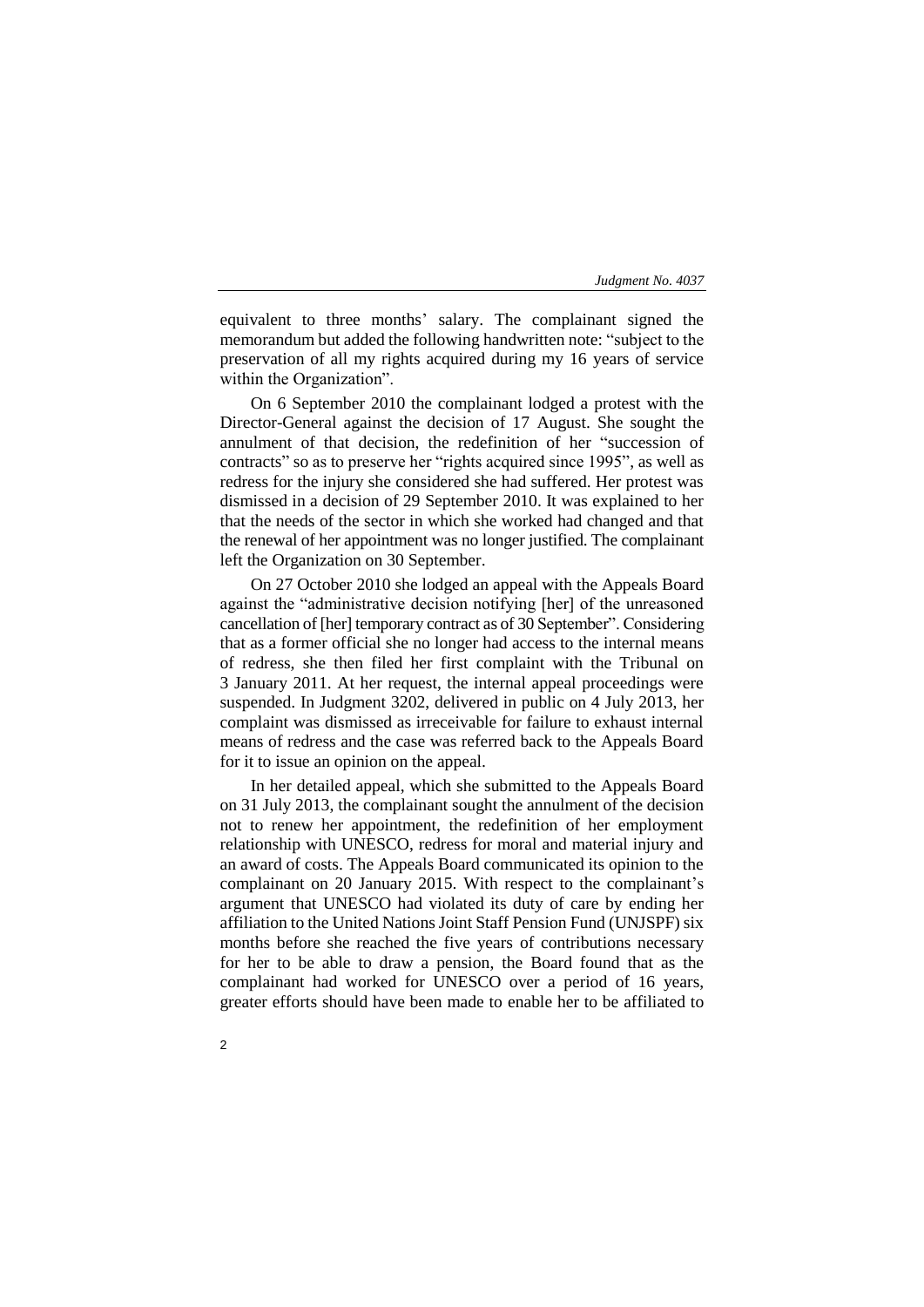the UNJSPF. Nevertheless, the Board considered that the decision not to renew the complainant's contract had been taken in compliance with the rules applicable to temporary appointments, and it therefore recommended that the decision be upheld. By a letter of 13 April 2015, which constitutes the impugned decision, the complainant was informed of the Director-General's decision to endorse the Appeals Board's recommendation.

On 13 July 2015 the complainant filed a complaint with the Tribunal seeking the setting aside of the impugned decision and the decision of 17 August 2010. She also requests the Tribunal to order UNESCO to redress the material injury that she considers she has suffered, firstly, in respect of the redefinition of her employment relationship, by paying her all the constituent elements of her salary and other emoluments of which she has been deprived, with interest, and, secondly, in respect of her separation from service, notionally reinstating her for a period of two years. Lastly, she claims moral damages and an award of 15,000 euros in costs for the proceedings before the Appeals Board and the Tribunal.

UNESCO requests the Tribunal to find that the non-renewal decision is not tainted by any flaw and to dismiss the complaint as unfounded in its entirety.

### CONSIDERATIONS

1. The complainant asks the Tribunal to set aside the decision of the Director-General of 13 April 2015 endorsing the recommendation of the Appeals Board, as well as the decision of 17 August 2010 ending the temporary appointment which she had held since 1 July 2007. She also requests the Tribunal to order UNESCO to redress the material and moral injury that she considers she has suffered in connection with the redefinition of her employment relationship. With respect to her separation from service, she requests that the material injury be redressed by ordering her notional reinstatement for two years, and she also seeks an award of moral damages. Lastly, she seeks an order for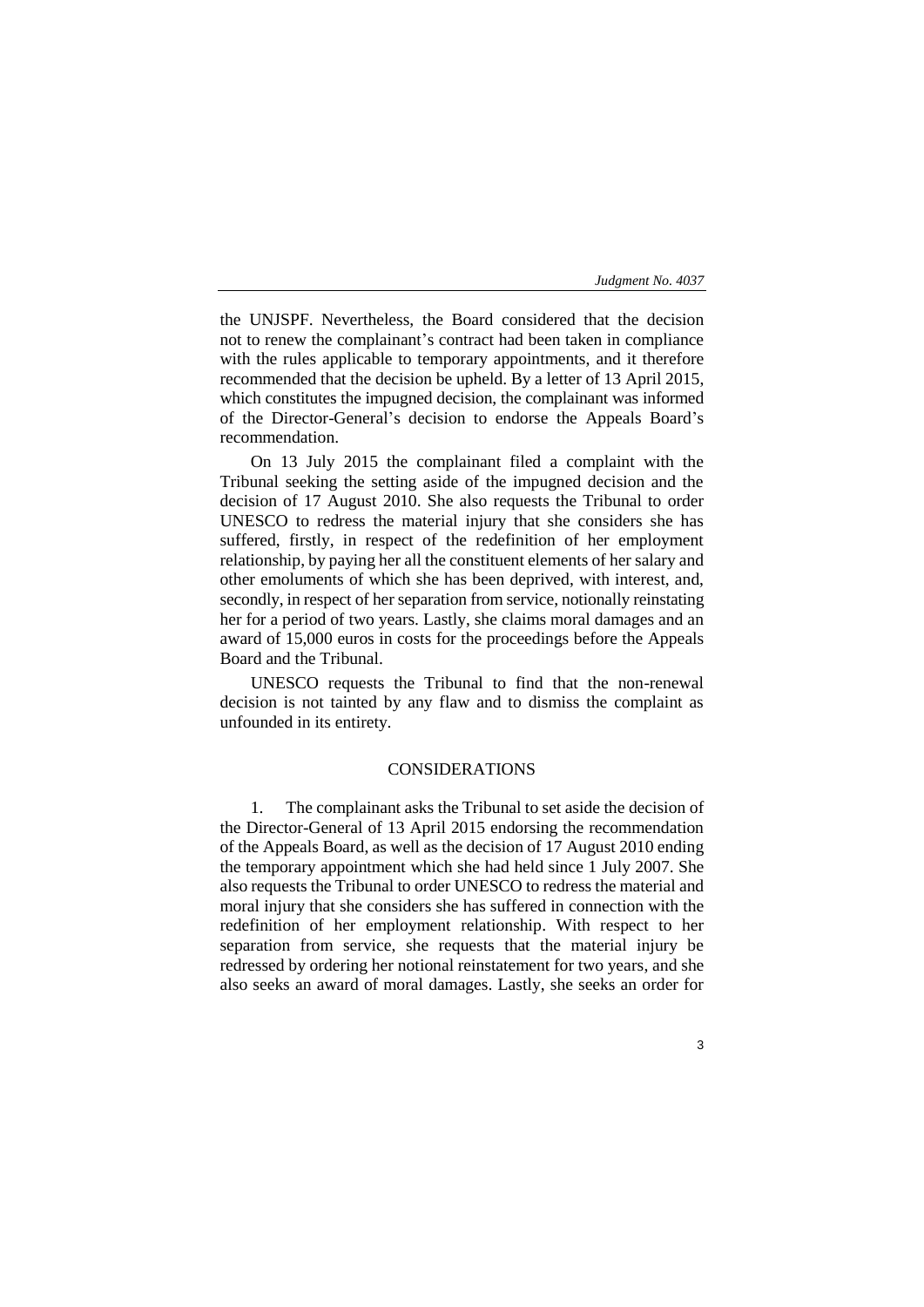the Organization to pay her the sum of 15,000 euros in costs for the internal appeal proceedings and the proceedings before the Tribunal.

The complainant contends that the Organization failed to consult the Advisory Board on Individual Personnel Matters, thereby breaching Staff Rule  $104.1(b)(v)$ , which provides that this Board must advise the Director-General on the non-renewal of appointments after five years or more of service within the Organization. According to UNESCO, the conditions for applying Staff Rule 104.1 were not met, since only the contracts held by the complainant between 1 January 2006 and 30 September 2010 were to be taken into account for the purposes of this provision, so that the complainant had accrued only four years and nine months of service with the Organization when the decision not to renew her appointment was taken.

- 3. Staff Rule 104.1 reads in relevant part:
- "(a) There shall be an Advisory Board on Individual Personnel Matters which shall advise the Director-General on individual staff matters, as provided hereunder. The Board shall examine the cases submitted for its consideration, ensuring their compliance with the Staff Regulations and Rules, the administrative provisions in force and such further instructions as the Director-General may prescribe.
- (b) The Advisory Board on Individual Personnel Matters, for the Professional and General Service categories [...] shall give advice on the following matters:
	- [...]

4

(v) non-renewal of appointments after five or more years of service in the Organization [...]."

The Tribunal observes that this provision does not stipulate explicitly that the five-year period of service which triggers the requirement to consult the Board must be unbroken and it is hence inappropriate to impose such a condition. The evidence shows that from 2 January to 30 September 2003 and from 1 January 2006 to 30 September 2010 the complainant held several temporary appointments totalling five years and six months in all. She had therefore accumulated more than five years of service in the Organization when her appointment was not renewed. Thus, by failing to consult the Advisory Board on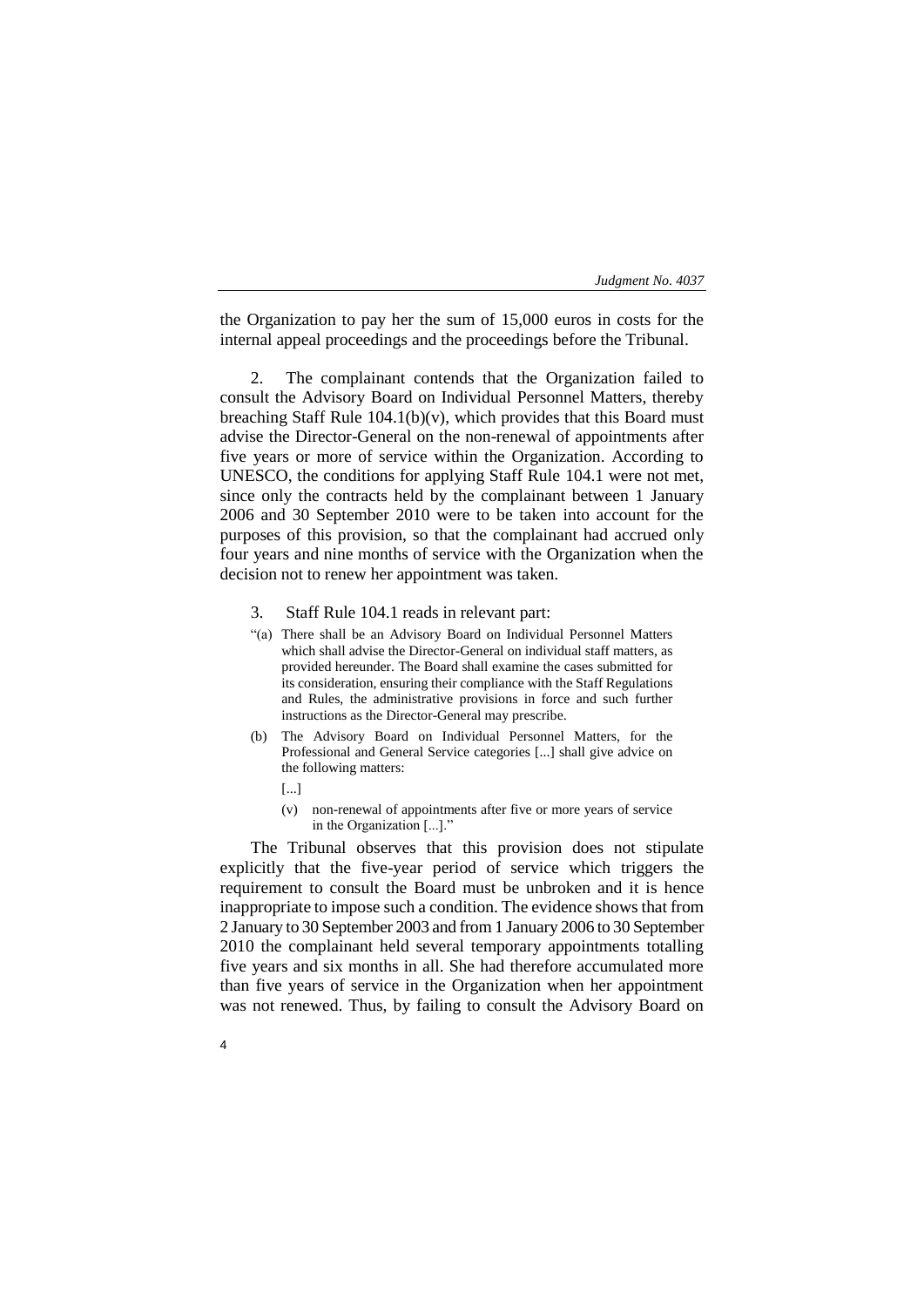5

Individual Personnel Matters, the Organization breached Staff Rule 104.1, which renders its decision not to renew the complainant's appointment unlawful. The decisions of 13 April 2015 and 17 August 2010 will be set aside on this ground.

4. The complainant also alleges that her right to due process was breached. She states that she was not given an opportunity to express her views before the decision not to renew her appointment was taken.

5. A steady line of precedent has it that a decision not to renew a fixed-term contract must be notified to the official concerned in good time, particularly so that she or he may exercise her or his right to appeal against it (in this connection, see Judgments 2104, under 6, 2531, under 9, and 3362, under 16).

However, this case law does not require that the official be given an opportunity to submit comments before that decision is taken. Since, in this case, the Organization had advised the complainant that her appointment would not be renewed when it ended by a memorandum dated 17 August 2010, to which the complainant replied on 20 August, it complied with its obligations and this plea must be dismissed.

6. The complainant also accuses UNESCO of not having provided the reasons, or at least of not having provided sufficient reasons, for the decision not to renew her appointment. In her view, it was not enough for the Organization to simply refer to a change in its needs, without any further explanation, to justify the non-renewal of her appointment. UNESCO asserts that the complainant was aware of the reasons which gave rise to the contested non-renewal decision. It explains that the decision of 17 August 2010 was based on the fact that the needs of the sector to which the complainant was assigned had changed.

7. The Tribunal recalls that, under its case law, "[a] staff member needs to know the reasons for a decision so that [she or] he can act on it, for example by challenging it or filing an appeal. A review body must also know the reasons so as to tell whether it is lawful. How ample the explanation need be will turn on circumstances. It may be just a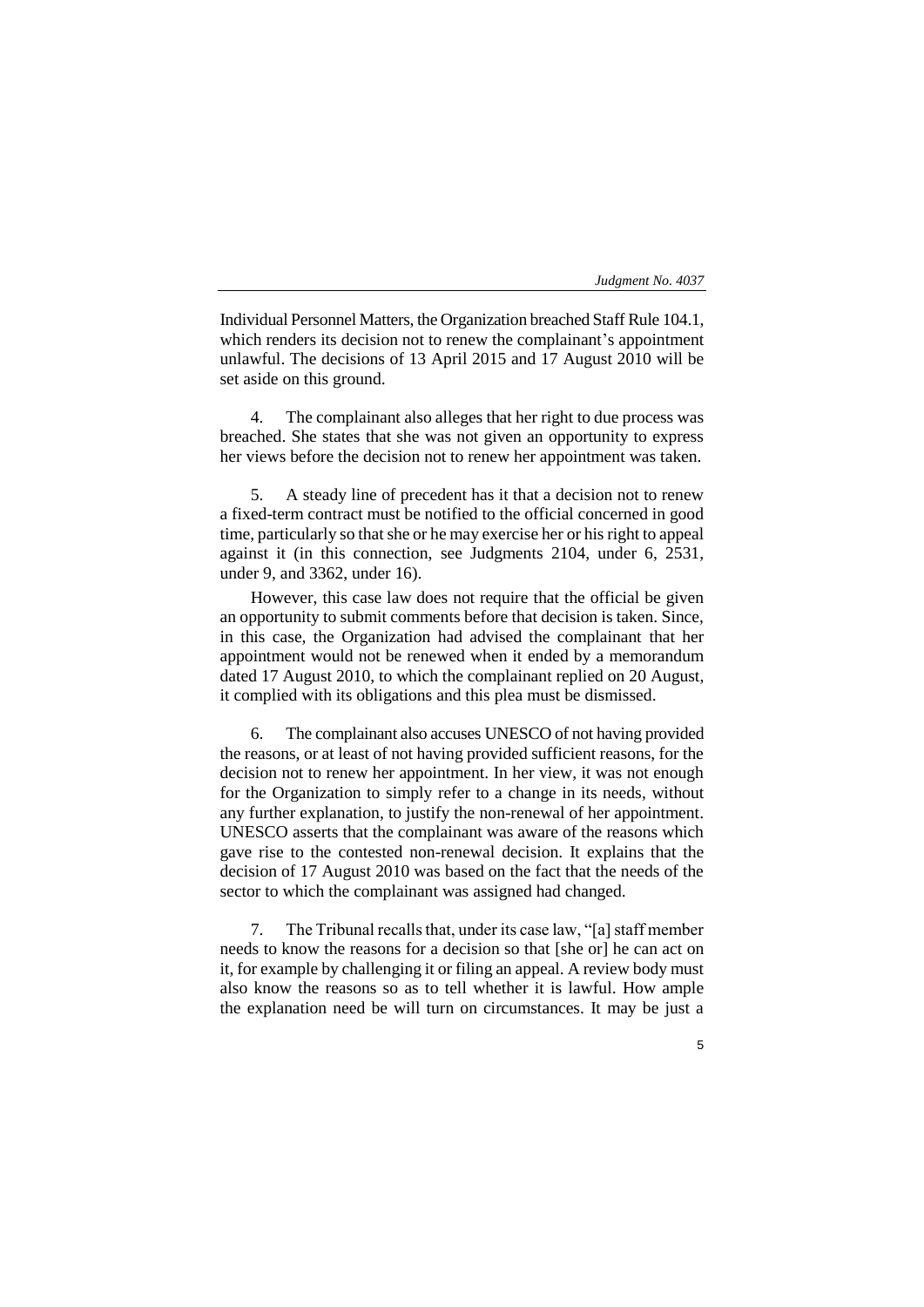reference, express or implied, to some other document that does give the why and wherefore. If little or no explanation has yet been forthcoming, the omission may be repaired in the course of appeal proceedings, provided that the staff member is given [her or] his full say." (See Judgment 3914, under 15.)

8. In this case, the evidence shows that the decision of 17 August 2010 referred, albeit in a perfunctory manner, to the special measures taken by UNESCO to put short-term appointments in order and to the on-going restructuring of the sector to which the complainant was assigned. It is also evident from the file that the complainant had been informed of the Organization's decision to appoint a programme specialist in her sector of activity. The Tribunal hence considers that the complainant was sufficiently informed of the reasons why her appointment was not renewed, as may also be inferred from her extensive comments on this matter in the aforementioned memorandum of 20 August and during the internal appeal proceedings. This plea is thus unfounded.

9. The complainant further contends that UNESCO breached the duty of care incumbent on any organisation by not taking account of her interests and her irreproachable conduct over many years. She explains that she was encouraged to apply for posts, only to be informed subsequently that she did not meet the requirements. She adds that UNESCO should have continued its search and concentrated on identifying an alternative solution to not renewing her contract. Lastly, she objects that the Organization did not take account of the fact that on the date of her separation from service only six months remained before she would acquire the right to draw a retirement pension from the UNJSPF.

10. According to UNESCO, the non-renewal decision complied with the rules in force and implemented the former Director-General's instructions concerning holders of temporary assistance contracts. It points out that the complainant received a separation payment equivalent to three months' salary instead of two. It emphasises that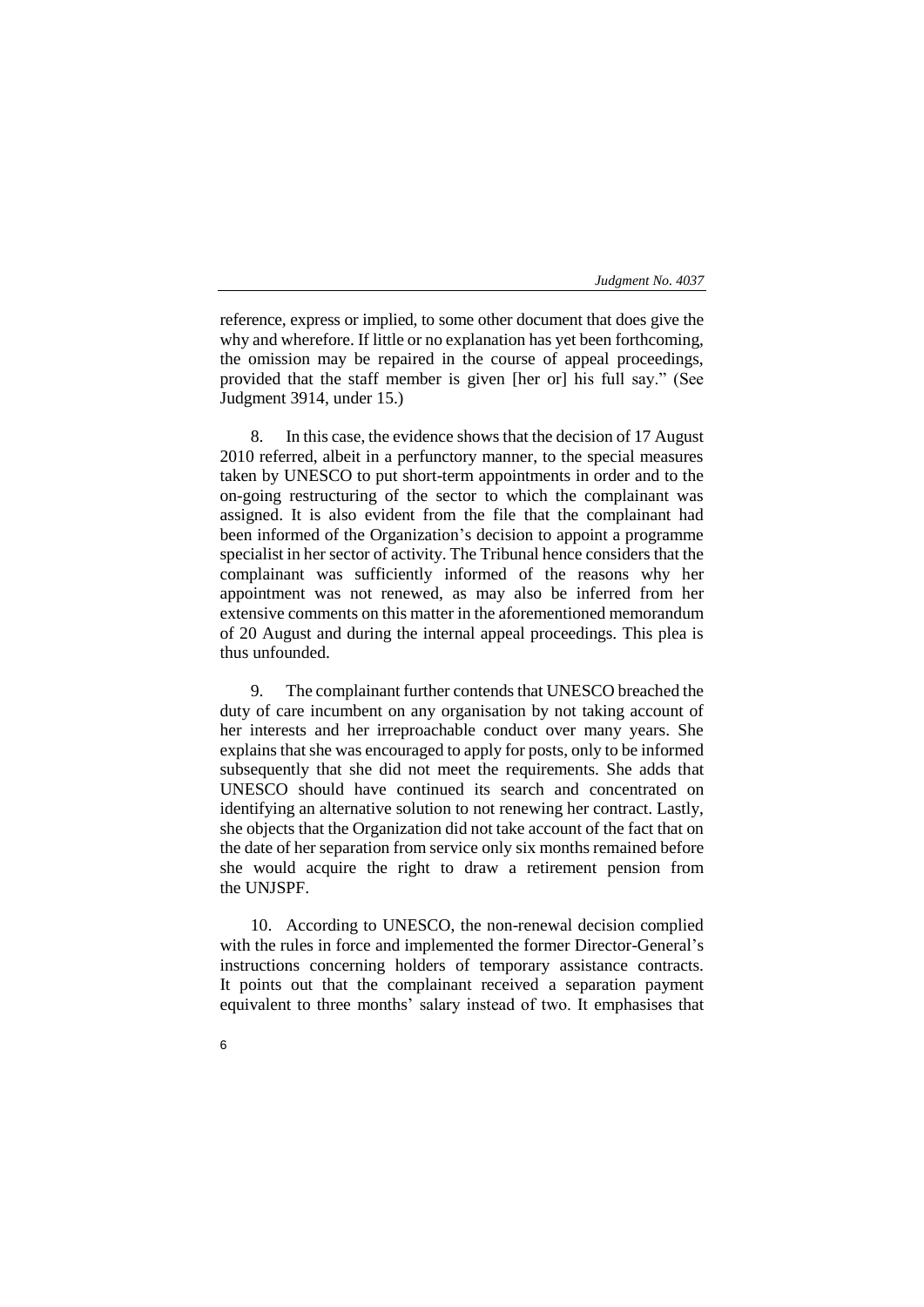an application for a vacant post does not automatically result in an appointment to that post. In its view, the complainant, who had completed only four years and nine months of service at the time of her separation, was not entitled to claim a retirement pension.

11. The Tribunal observes that, in this case, the complainant objects to the fact that the Organization did not allow her to reach the five years of contributions that would have entitled her to draw a retirement pension from the UNJSPF. However, as the Tribunal has already stated, an international organisation's duty of care towards its officials does not compel it to extend an official's appointment for the sole purpose of enabling her or him to draw a pension from the UNJSPF (see, for a comparable case, Judgment 3874, under 14).

Furthermore, the fact that the complainant did not meet the conditions that would have allowed her to be appointed to certain posts for which she had applied does not, in this case, establish that the Organization breached its duty of care. The plea based on the existence of such a breach is, therefore, unfounded.

12. The complainant also submits that UNESCO breached its duty to "reclassify" her. In her view, UNESCO did not make sufficient efforts to find her a new assignment, although she was "pursuing a career" within the Organization. UNESCO counters that, in any event, the duty of "reclassification" relied on by the complainant arises only when a post is abolished. The Tribunal observes that the Organization is correct in this assertion and notes that, contrary to the complainant's contention, the Organization did seek alternative solutions to the nonrenewal of her appointment. In particular, in May 2010 it informed her that it was looking into the possibility of a secondment to Kinshasa, Democratic Republic of the Congo.

13. The complainant seeks the redefinition of her contractual relationship with UNESCO on the ground that she was in fact pursuing a career within the Organization. The Tribunal notes that for much of its existence, that relationship took the form of consultancy, supernumerary or fee contracts, which, according to Staff Rule 100.2, do not confer the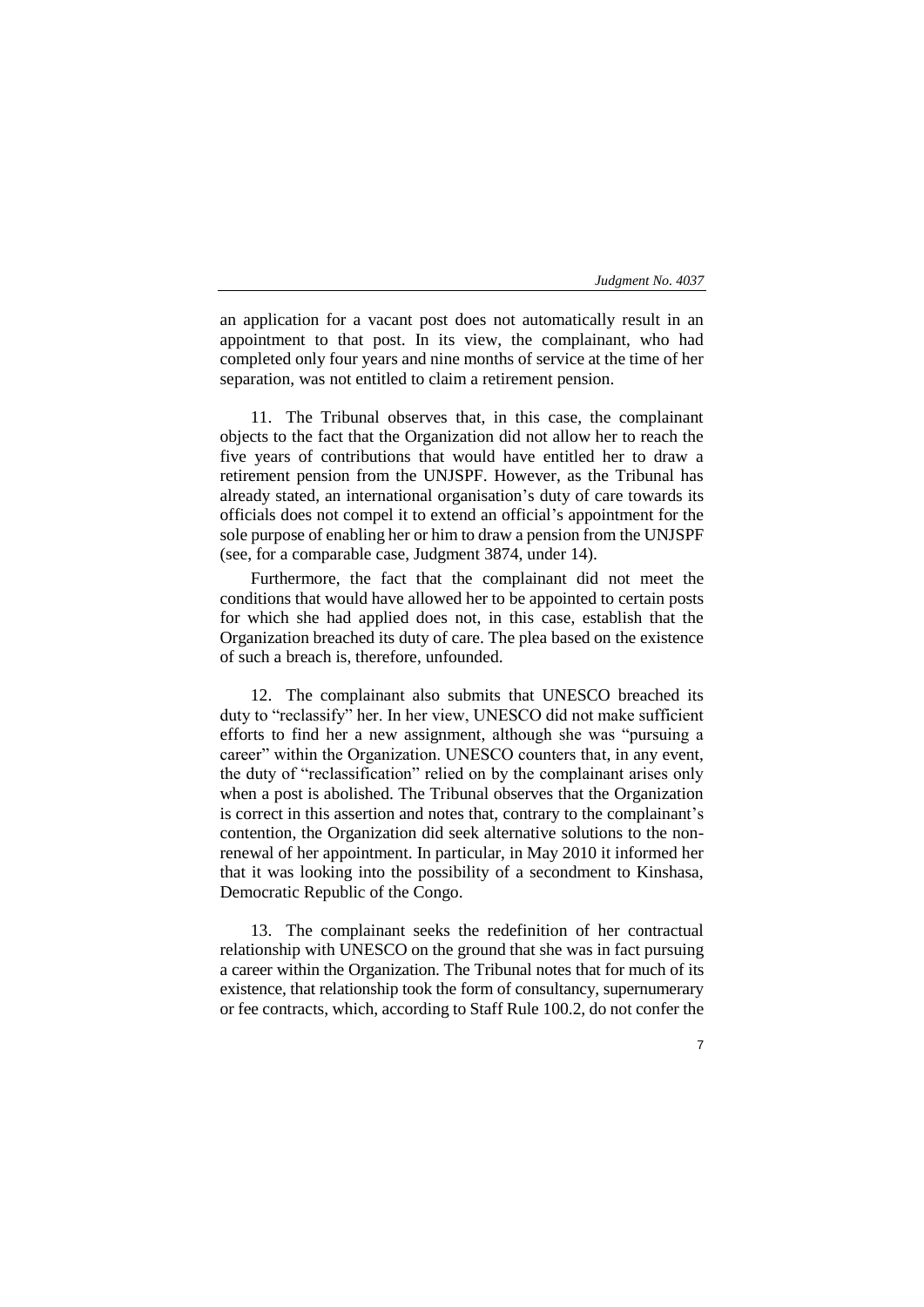status of staff member on their holders. Moreover, the complainant's submissions do not establish that the Organization made improper use of these various types of contract. The Tribunal further notes that the complainant had never asked for her contractual relationship to be redefined before the non-renewal of her final appointment. In these circumstances, her request for a redefinition of her employment relationship will be dismissed.

14. The complainant also objects to the inordinate length of the internal appeal proceedings which, according to her, lasted for more than 20 months from the time when she lodged her detailed appeal with the Appeals Board. The Organization explains that the length of those proceedings resulted not only from the extensions of time limits that were granted for submitting various briefs but also from the fact that the Appeals Board holds only two sessions each year.

15. The Tribunal recalls that, according to its case law, officials are entitled to expect that their case will be dealt with by the internal appeal body within a reasonable time (see, for example, Judgment 3336, under 6). In this case, the Tribunal considers that while the complainant was partly responsible for the delay of which she complains insofar as she had requested and obtained a two-month extension of the time limit for submitting her rejoinder, the internal proceedings lasted an excessively long time having regard to the nature of the case. Their length caused the complainant moral injury, entitling her to damages which the Tribunal sets at 1,000 euros.

16. As noted under 3, above, the decision not to renew the complainant's appointment must be set aside. The complainant does not seek reinstatement, except in a notional form. She will therefore be awarded the sum of 10,000 euros in compensation for the material and moral injury that she suffered owing to the breach of Staff Rule 104.1, in addition to the sum of 1,000 euros awarded in compensation for the length of the internal appeal proceedings.